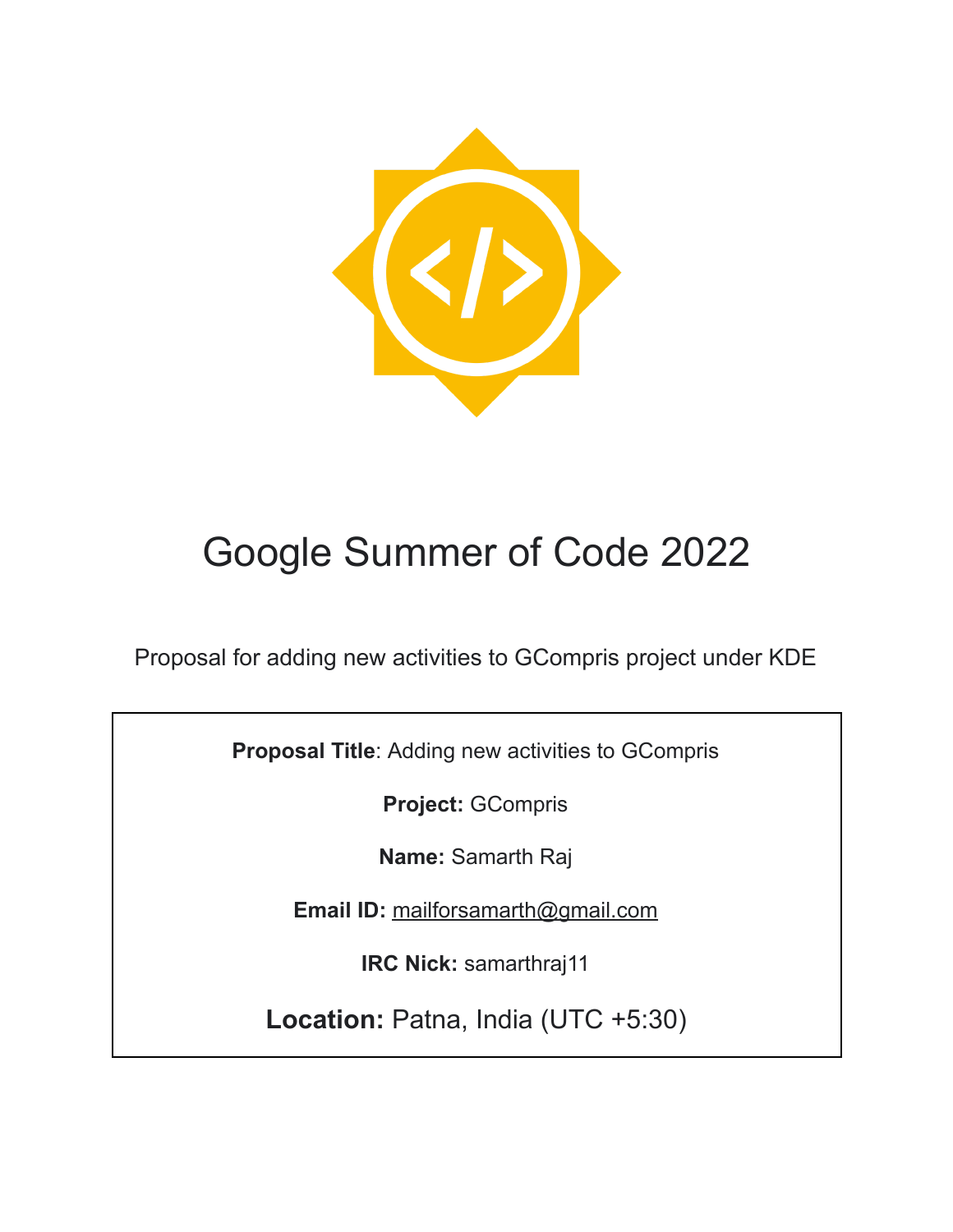### Abstract

GCompris is an educational suite that aims to teach the kids who are aged 2-10 year in the easiest way. It offers more than 150 reading, math, and science activities and has so many active users.

I wish to add value to GCompris by contributing to two activities which lie in mathematics and English domain.

The first activity is "Using 10's complement to add numbers," which helps understand a form of addition using complements. The second activity is "Grammatical analyse". This activity helps to improve the understanding of parts of speech.

### Motivation for the proposal

I have been interested in open source contributions since my first year. I am very much influenced by the idea of practical learning, and open source is the best way for it. Everyone in the community is friendly and guides beginners to explore and learn new things. I have also participated in Season of KDE 2022 with GCompris, and from this, I learned so many things, and my interest increased in open source contributions.

I wish to participate in Google Summer of Code to apply my current learnings and gain new skills under the guidance of my mentors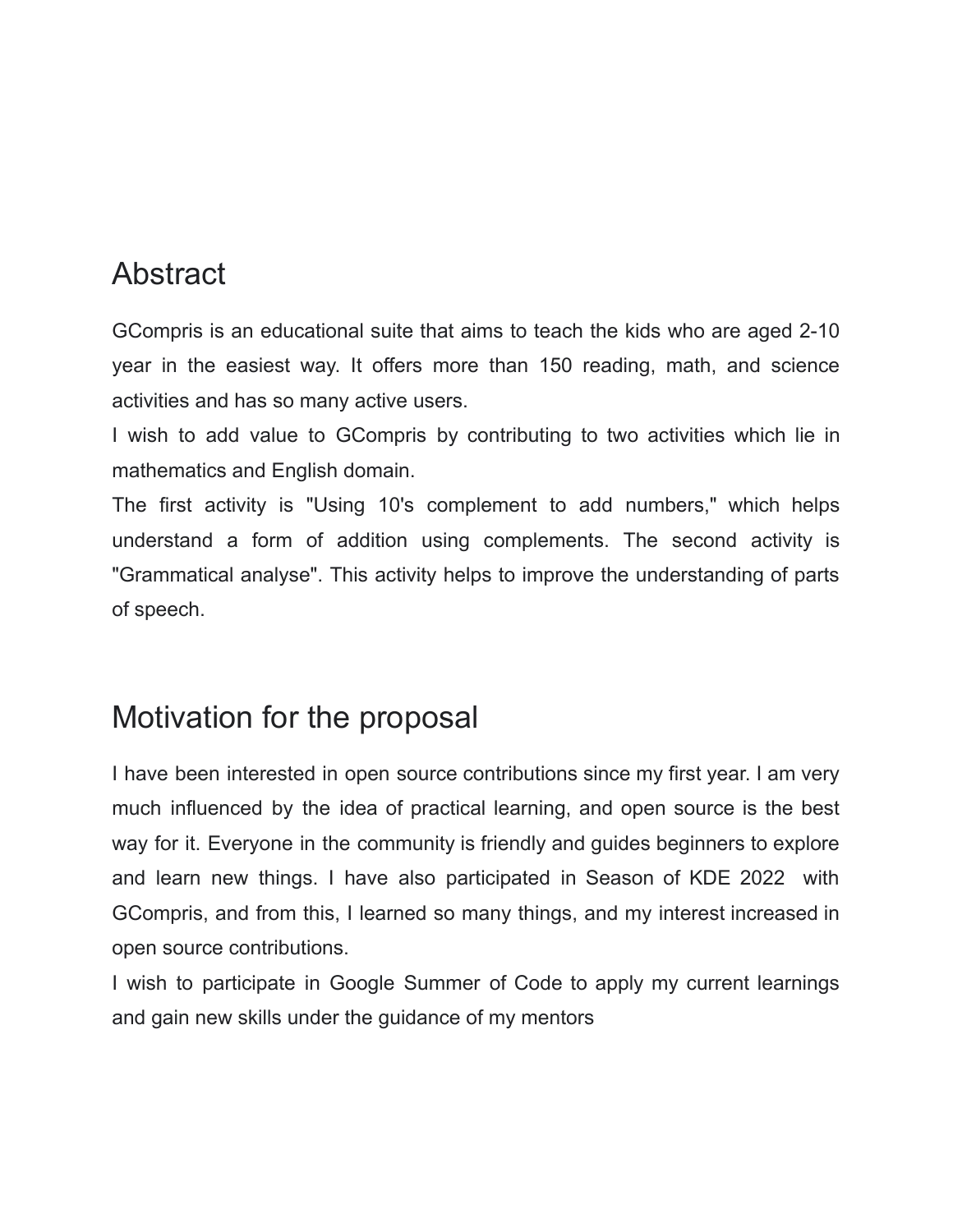## Project Goals

My objective is to add two new activities to GCompris by the end of the GSoC coding period. The activities are

- Using 10's complements to add number  $(T15276)$  $(T15276)$ 
	- $\circ$  It is a form of addition that relies on the use of 10s to add numbers.
	- $\circ$  The "complement" is the number we add to make 10.
		- Example: Complement of 3 is 7, because we add 7 to 3 to make it 10.
- Grammatical analyse  $(T15277)$  $(T15277)$ 
	- $\circ$  This activity aims to teach grammar to the users.
	- Modern grammar in many languages recognizes four major word classes (**verb, noun, adjective, adverb**) and five other word classes (determiners, preposition, pronoun, conjunction, interjection), making nine-word classes (or parts of speech) in total.

### Implementation Details

- 1. Using 10's [complements](https://phabricator.kde.org/T15276) to add numbers
	- There are two major components in this activity:
		- Pink container
		- Blue container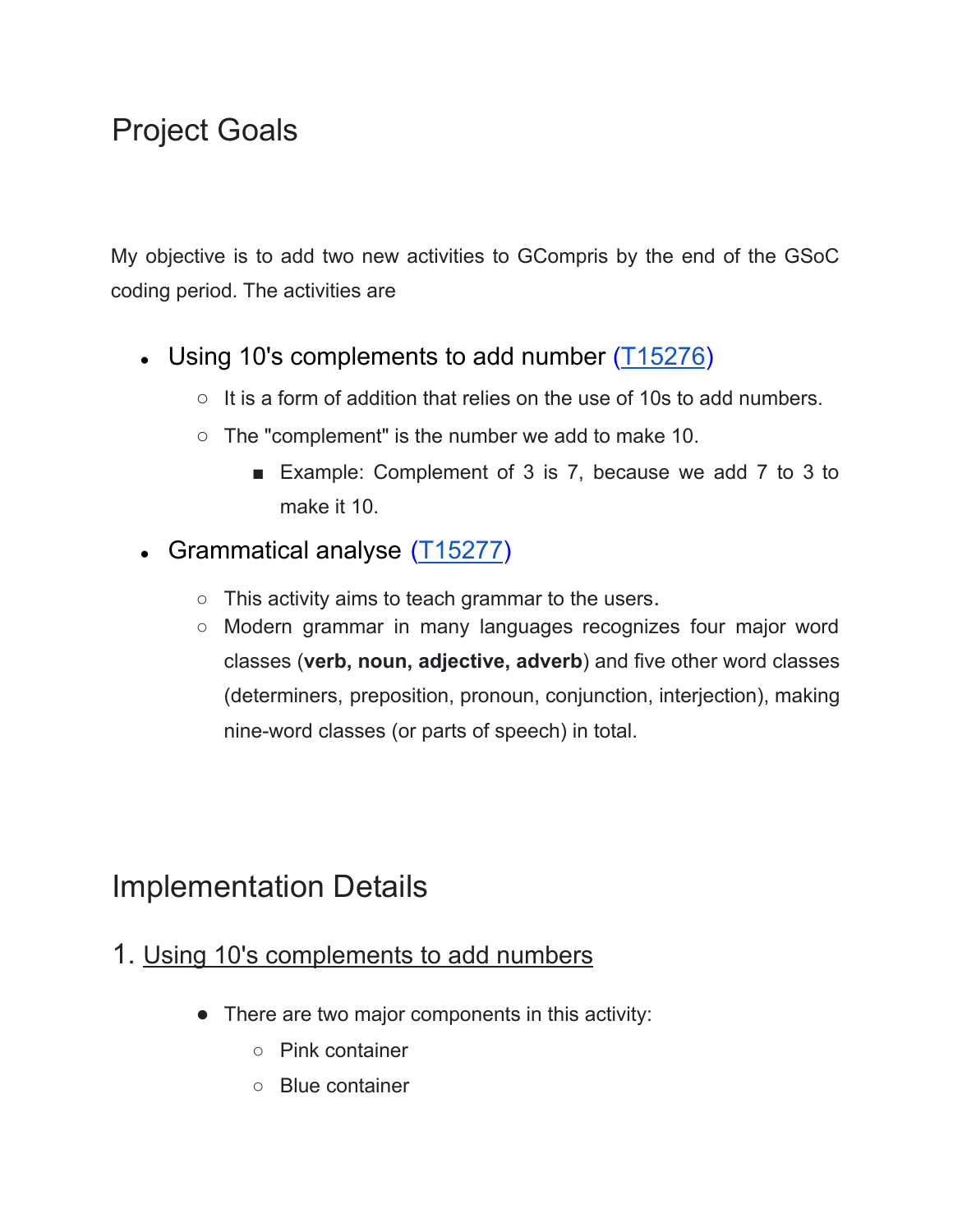● Clicking on the number card in the pink container places them inside the blue container.

#### **● Level 1: Finding 10's complement.**

In this level, the user selects any number from the pink container as the first number, and the second number should be 10's complement of the first number.

Visual Representation for horizontal devices (Level 1) -



Representation on vertical devices for level 1: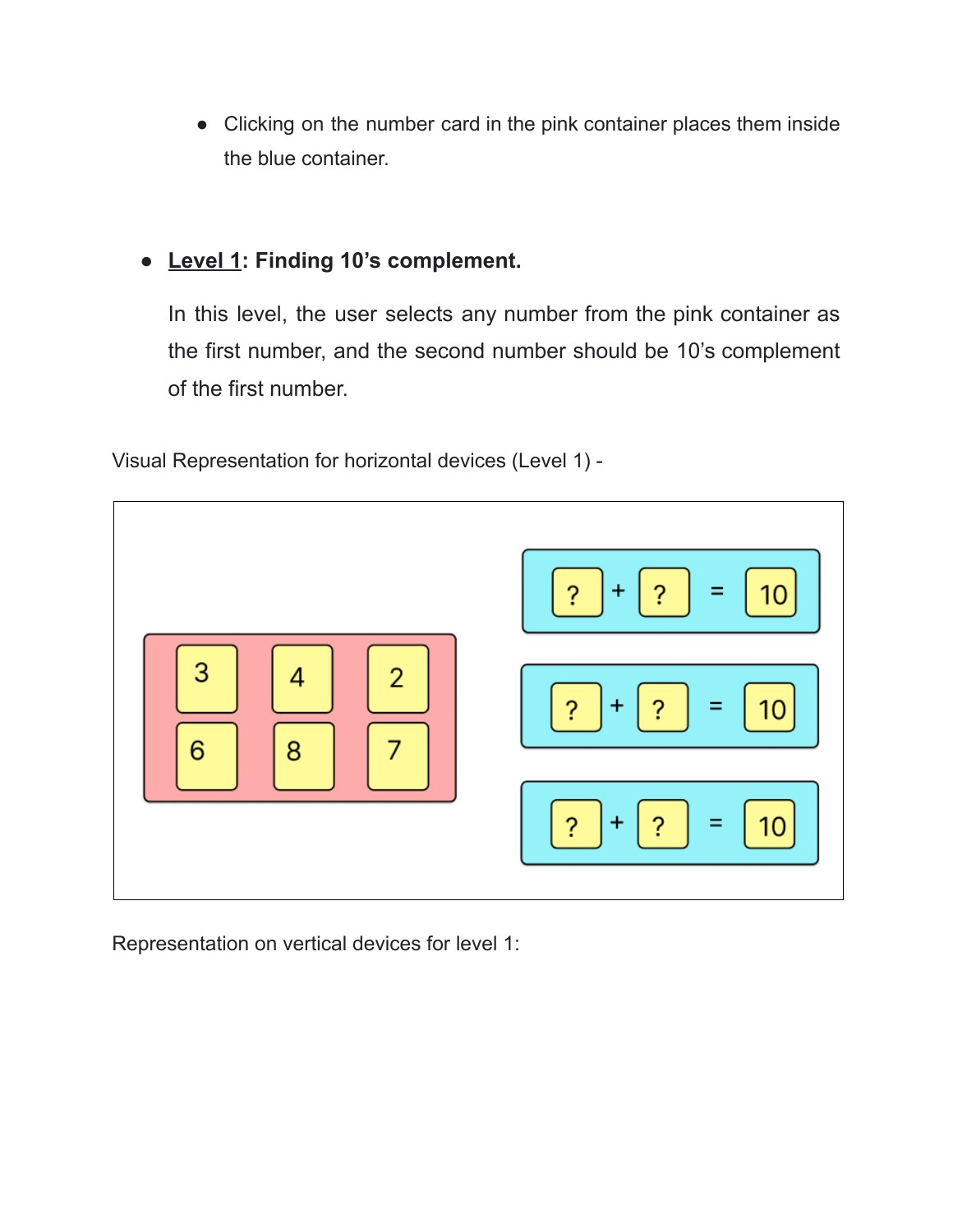

For example: let "a" be the first number and "b" be the second number.

- *a = any number from the left container.*
- $b = 10 a$ .

### **● Level 2: Finding 10's complement for a given number.**

In this level, the user must select the 10's complement of the given number inside the blue container on the left-hand side.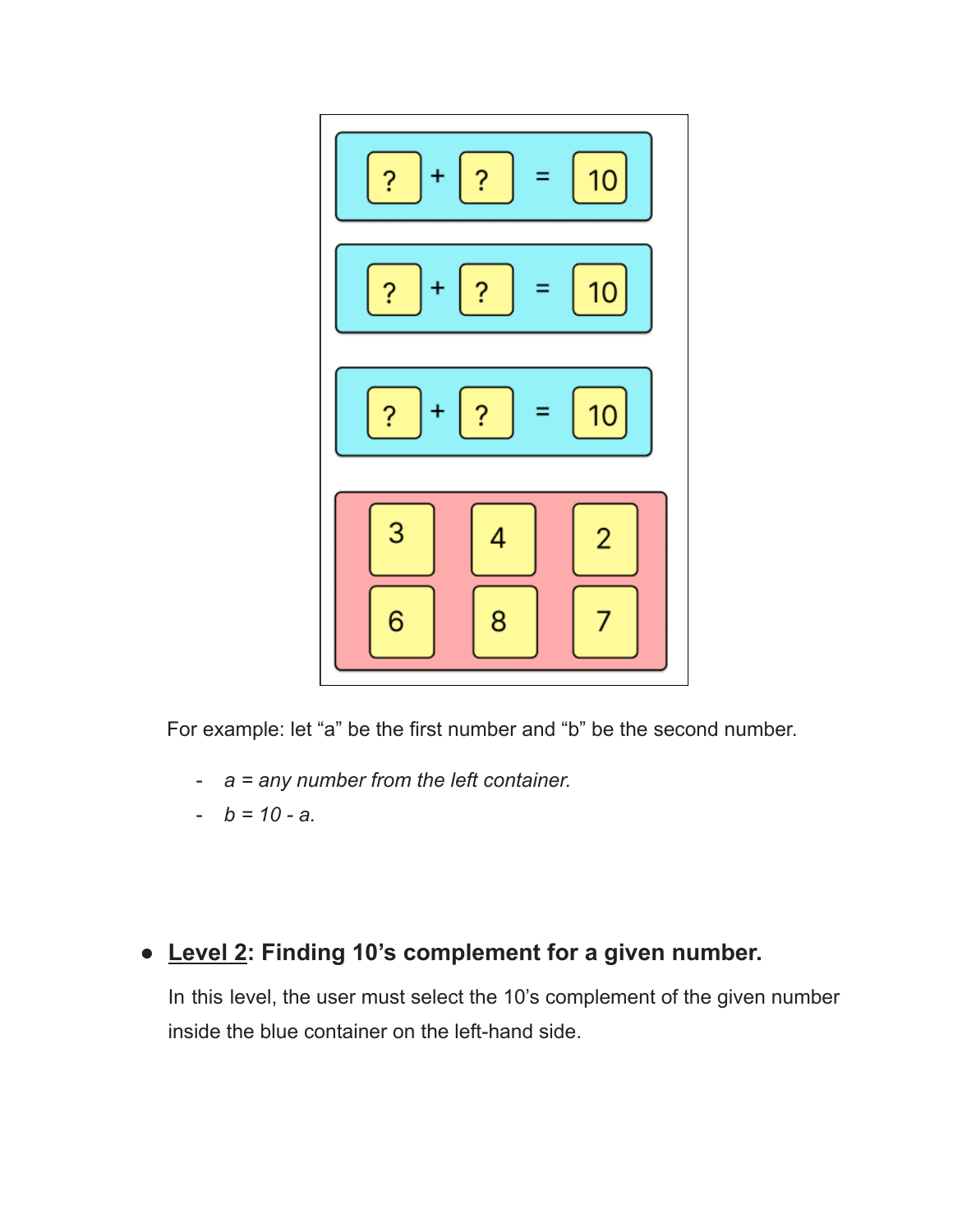

#### **● Level 3: Finding 10's complement in an addition.**

In this level, the user can select any number from the pink container as the first number, and the second number should be 10's complement of the first number. Similarly for the third and fourth numbers.

Example: we choose 4 as the first number. Then the second number should be *10 - 4.* The third number could be any number from the box, say 2. Then the condition for the fourth number is *10 - 2.*

- $a =$  first number,  $b =$  second number,  $c =$  third number,  $d =$  fourth number.
- a = any number from the box;
- $b = 10 a;$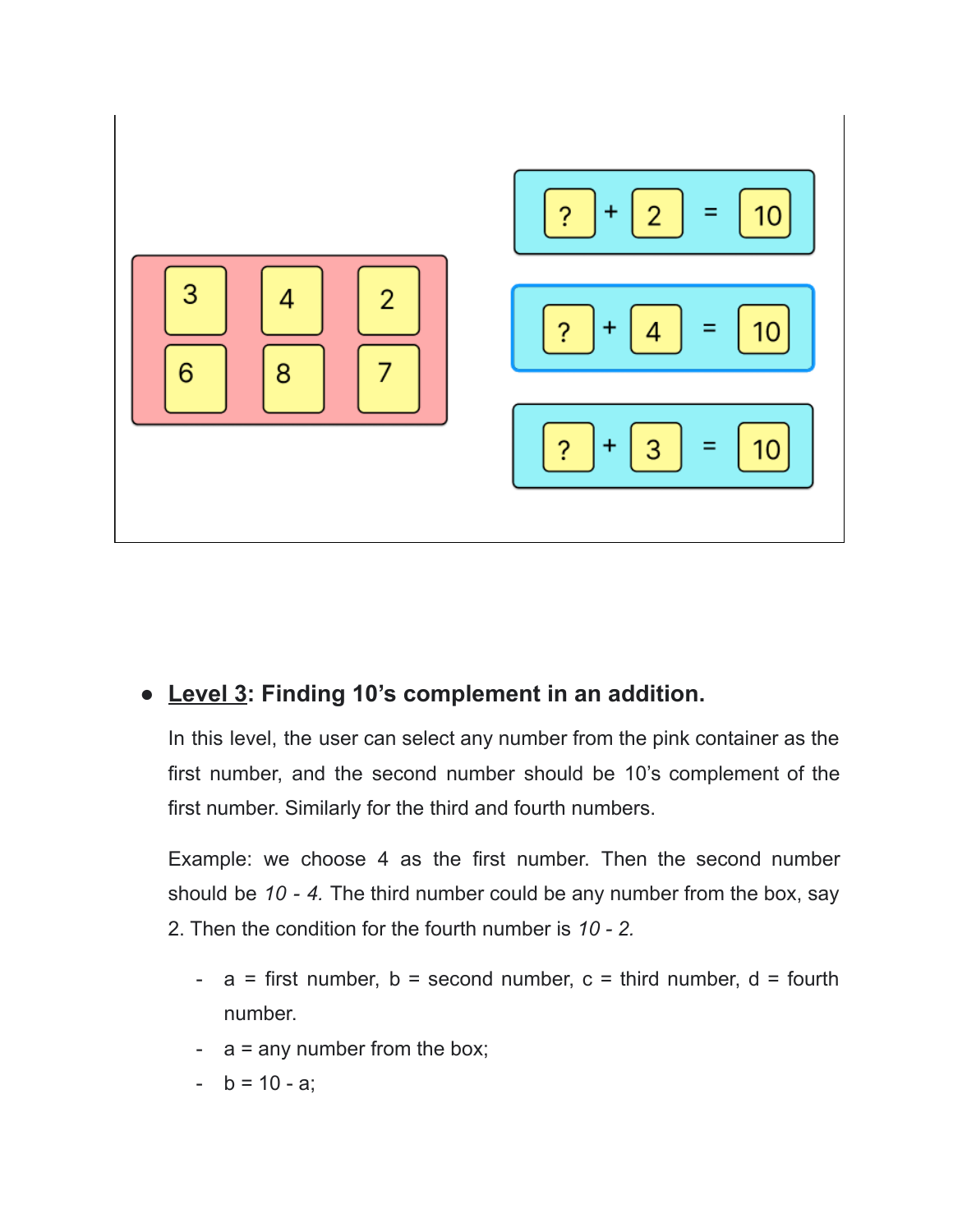- $-c = any number from the box;$
- $-d = 10 c;$



### **● Level 4: Breaking numbers for addition using 10's complement.**

In this level, the user is asked to add two numbers by breaking the second number into two new numbers such that the sum of these new numbers remains the same as the initial number, and one of the new numbers provides 10's complement of the first number.

Example:  $7 + 8 = ?$ 

 $-7 + ... + ... = ?$ 

- The user breaks 8 into 3 and 5 as 3 is the 10's complement of 7.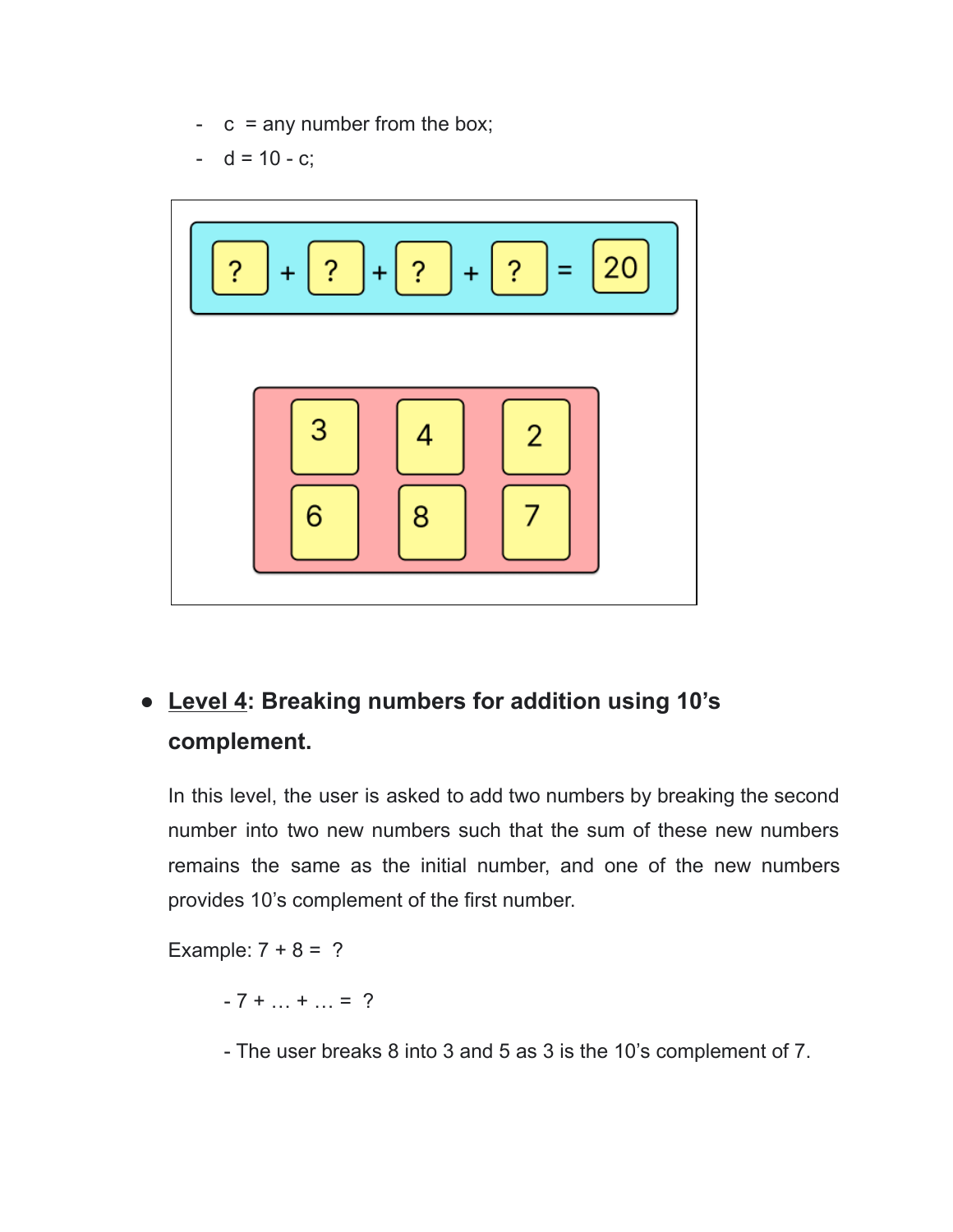#### **Technical Details**

- *Rectangle* items will be used for pink and blue containers.
- The "number card" will be created as a new item for multiple use cases.
- For multiple datasets we will generate random numbers between maximum value and minimum value as required, for each level.
- The numbers which have constraints on them to be correct will be checked by if the number inside the number card satisfies the equation or not.
- In case of wrong selection, there will be an indication through animation that the number will not be placed at the position of the question mark and comes back to its initial position. This will be done with the help of states in Qt/Qml in pair with *PropertyAnimation*.

### **2. [Grammatical analyse](https://phabricator.kde.org/T15277)**

- The user selects for every word in the sentence in the white box, which is considered a "question box" whether this word is a noun, pronoun, verb, etc. Then select the correct shape associated with that.
- The selected shape is placed inside the white box, the "answer area".
- The shape must be below the word for which the user is answering for.
- After placing the shapes for all the asked words, the user presses the "OK".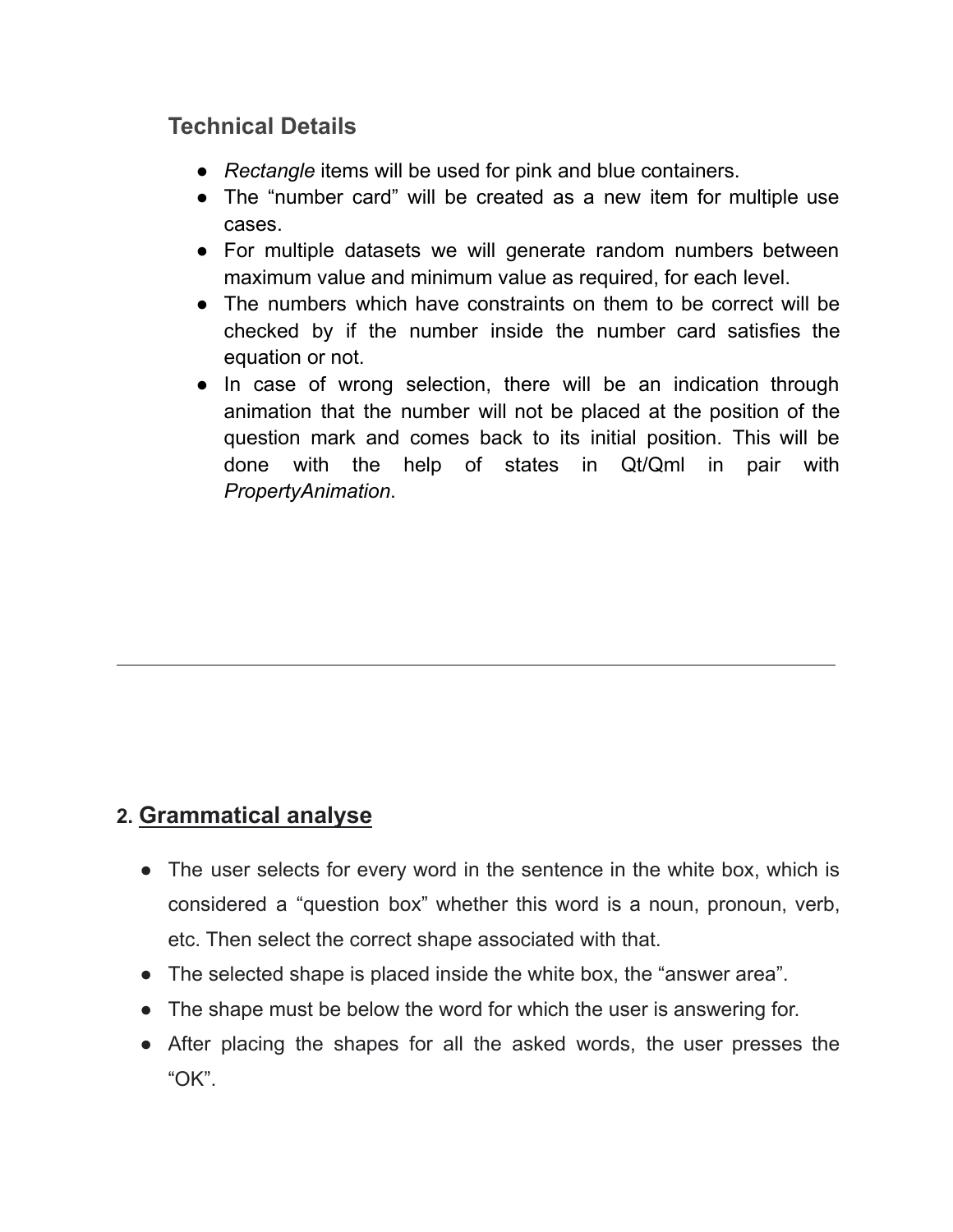- We will have multiple datasets, and they will have the difficulty level.
- We will start with smaller sentences and move toward the longer sentences as we move forward in the activity.

Visual representation of the idea.

| Symbols       | Noun | Verb |  | $\overline{\Sigma}_{\rm eff}$<br>Article Adjective Pronoun |  | Conjunction |
|---------------|------|------|--|------------------------------------------------------------|--|-------------|
| I like apple. |      |      |  |                                                            |  |             |
| <b>OK</b>     |      |      |  |                                                            |  |             |

#### **Technical Details**

- *Rectangle* items will be used for all (symbol, question, answer) the containers.
- When the user presses "OK", the answer will be checked with the help of mapping of words with its correct nature..
- If the arrangement of symbols after pressing "OK" is incorrect, then the level restarts.
- The answer container is *DropArea,* a DropArea is an invisible item that receives events when other items are dragged over it.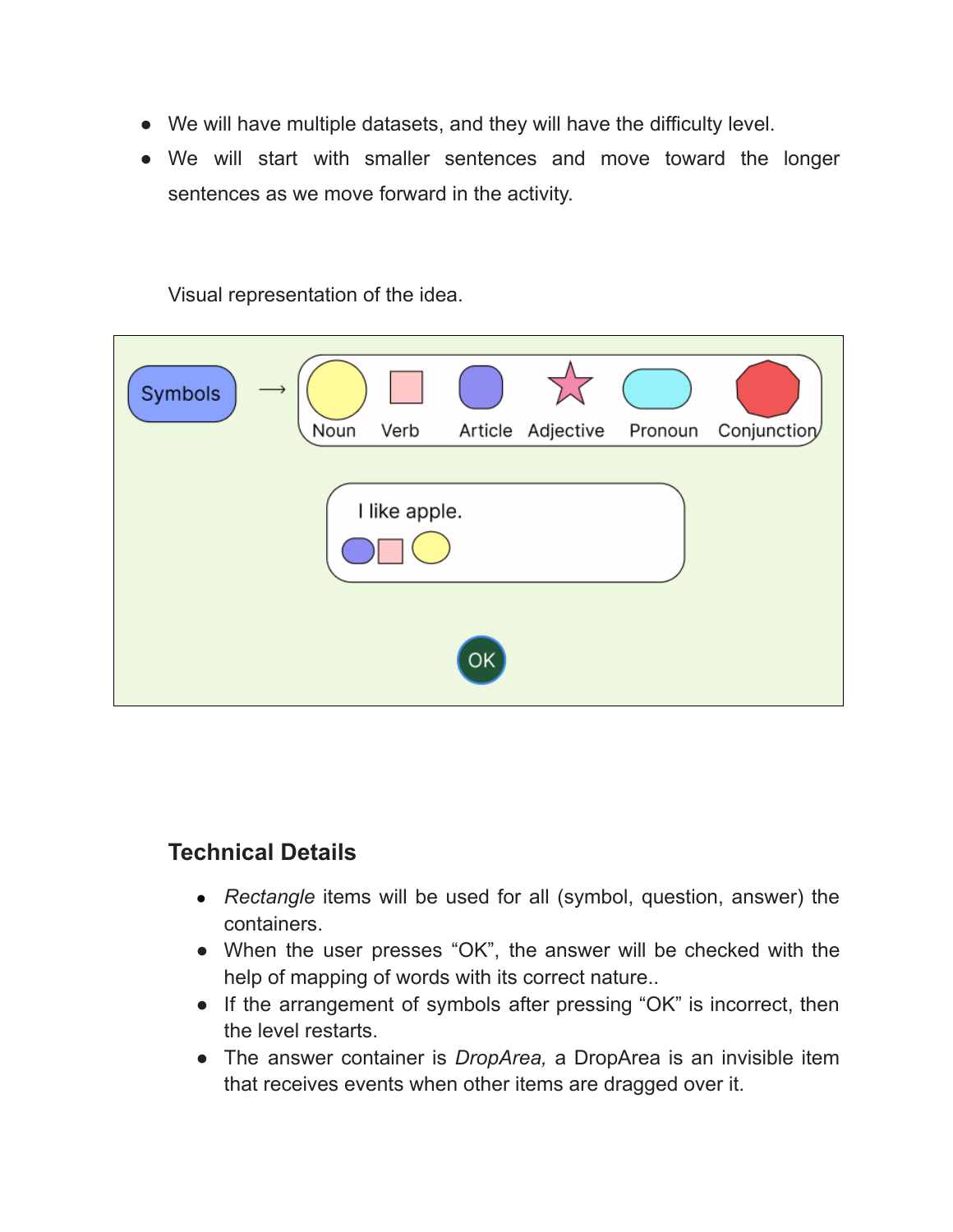# **Timeline**

I plan to contribute to all the above tasks during my GSoC period. It is a medium project (175 hours), and the work duration is 12 weeks.

#### **May 20 - June 12 -> Community Bonding Period**

- During this time, I'll finalize the layouts for both activities by preparing mockups for all the levels in the activities and reviewing them with my mentors.
- Read the documentation and pre-written codes of other activities according to my needs to find Qt/Qml solutions to my problems.

| Week 1 - 2 (13 June - 26 June) | • Add a blog about Community<br>Bonding Period.                                                                                                                                       |
|--------------------------------|---------------------------------------------------------------------------------------------------------------------------------------------------------------------------------------|
|                                | • Create a basic structure for the<br>"using 10's complement for<br>addition"<br>• Add click effects to the number<br>card and animation for moving<br>from one container to another. |
|                                |                                                                                                                                                                                       |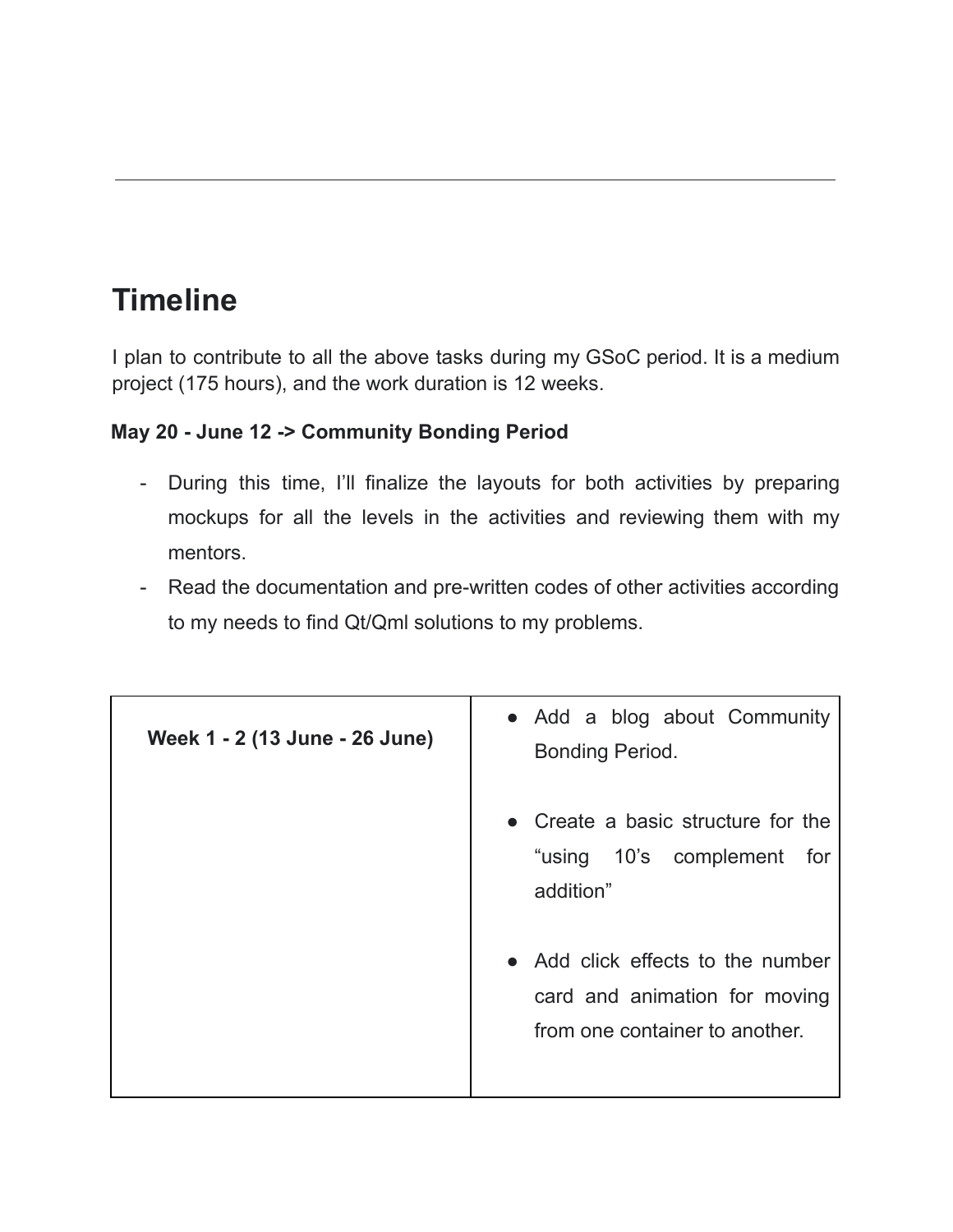|                                | • Add a blog about progress so far<br>for week 1 and week 2.                                                                                                                                                                       |
|--------------------------------|------------------------------------------------------------------------------------------------------------------------------------------------------------------------------------------------------------------------------------|
| Week 3 - 4 (27 June - 10 July) | • Make the components functional<br>by adding the logic part for the<br>number cards.                                                                                                                                              |
|                                | Complete the animation of the<br>answer area to indicate they are<br>solved as a green box.                                                                                                                                        |
|                                | Improving as per the mentor's<br>reviews.                                                                                                                                                                                          |
|                                | Write a blog about my progress<br>for week 3 and week 4.                                                                                                                                                                           |
|                                | • Test the activity for android<br>devices.                                                                                                                                                                                        |
| Week 5 - 6 (11 July - 24 July) | Create<br>basic<br>structure<br>of<br>a<br>components inside the activity<br>"grammatical<br>for<br>analyse"<br>(symbol<br>container,<br>answer<br>container,<br>and<br>question<br>container).<br>Implement the symbol container. |
|                                |                                                                                                                                                                                                                                    |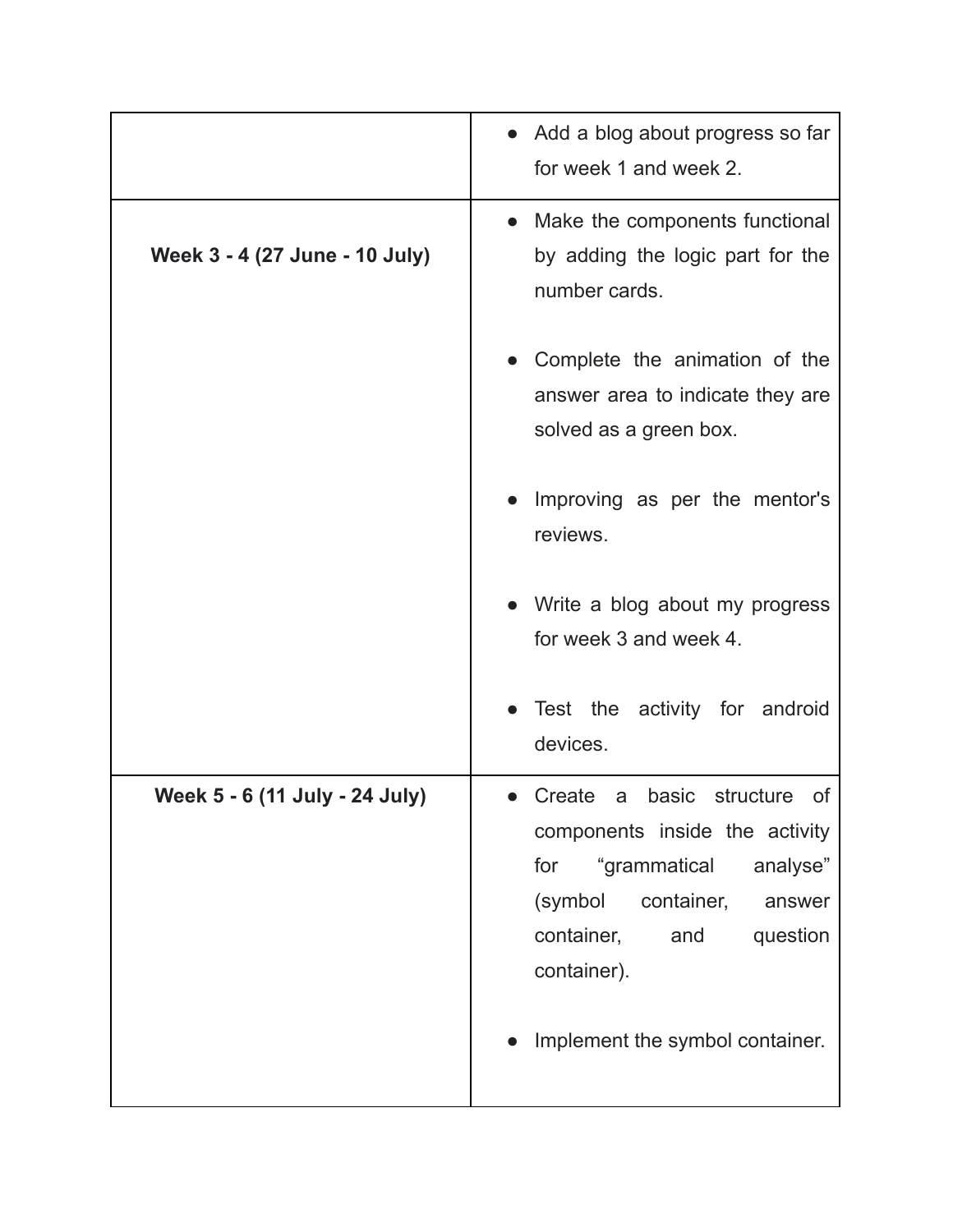|                                    | Add the symbols associated with<br>the grammatical nature of the<br>word<br>inside<br>the<br>symbol<br>container. |
|------------------------------------|-------------------------------------------------------------------------------------------------------------------|
|                                    | Add<br>blog about progress<br>a<br>during week 5 and week 6                                                       |
| Week 7 - 8 (25 July - 7 August)    | Add the drag and drop in the<br>white box.                                                                        |
|                                    | Add multiple datasets to<br>"grammatical analyse".                                                                |
|                                    | Add the logic part (identification<br>of right or wrong answers) to the<br>activity.                              |
|                                    | Write a blog about my progress<br>so far for week 7 and week 8.                                                   |
|                                    | Test "grammatical analyse" for<br>android devices.                                                                |
| Week 9 - 10 (8 August - 21 August) | Add the description to "add using<br>10's complement".                                                            |
|                                    | the<br>description<br>Add<br>to<br>"grammatical analyze".                                                         |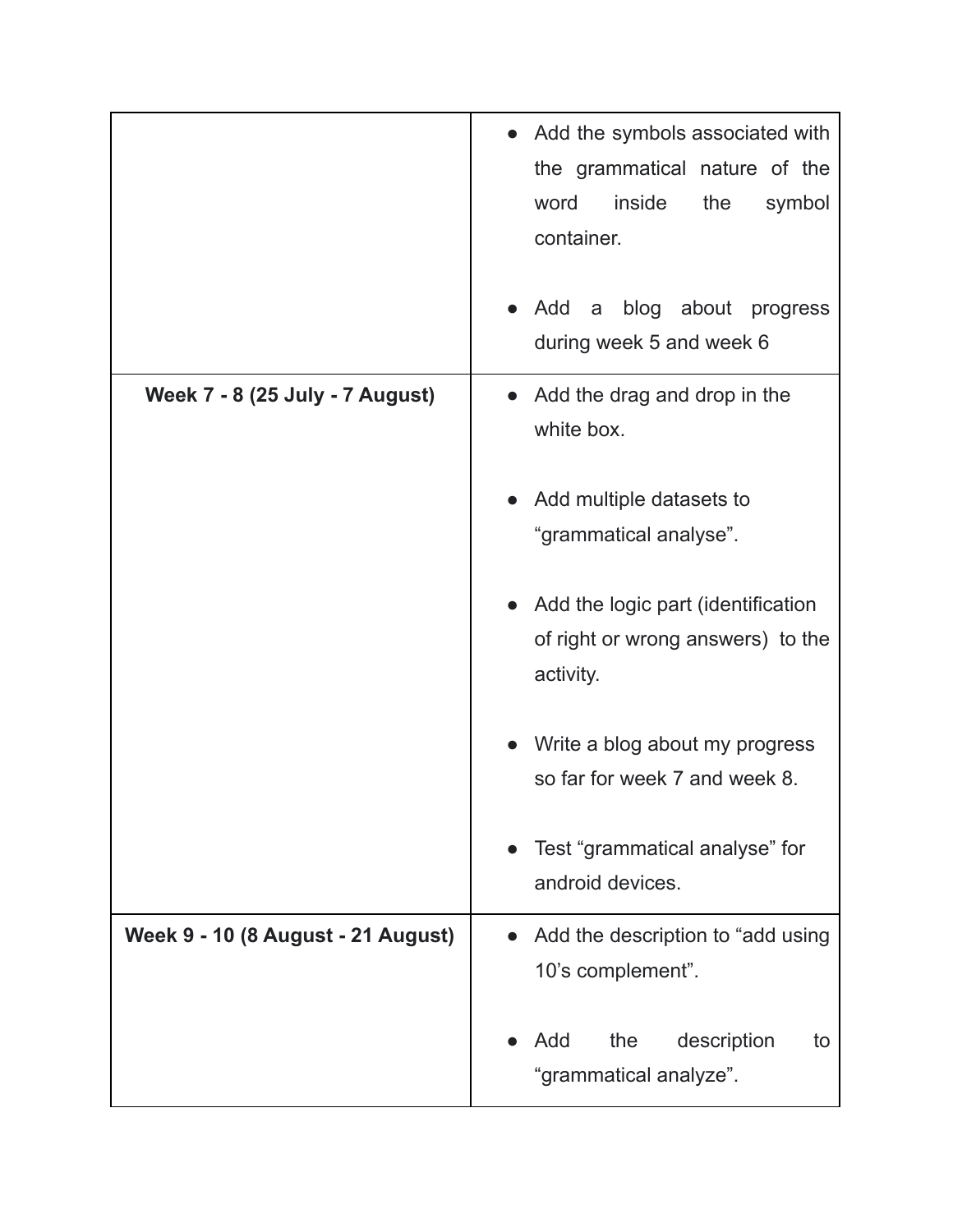|                             | • Start testing the activity manually<br>and improve by reducing bugs<br>and errors.<br>• Add a blog about progress for<br>week 9 and week 10. |
|-----------------------------|------------------------------------------------------------------------------------------------------------------------------------------------|
| Week 11 - 12 (22 August - 4 | • Buffer time for further                                                                                                                      |
| September)                  | improvements.                                                                                                                                  |
|                             | Perform final checks in the<br>activity for different screen sizes<br>and devices.                                                             |
|                             | Clean the code and make it                                                                                                                     |
|                             | ready to be merged.                                                                                                                            |
|                             | • Add blog about progress during<br>week 11 and week 12.                                                                                       |
|                             | Write a blog about my                                                                                                                          |
|                             | experience as a contributor to                                                                                                                 |
|                             | GCompris under GSoC.                                                                                                                           |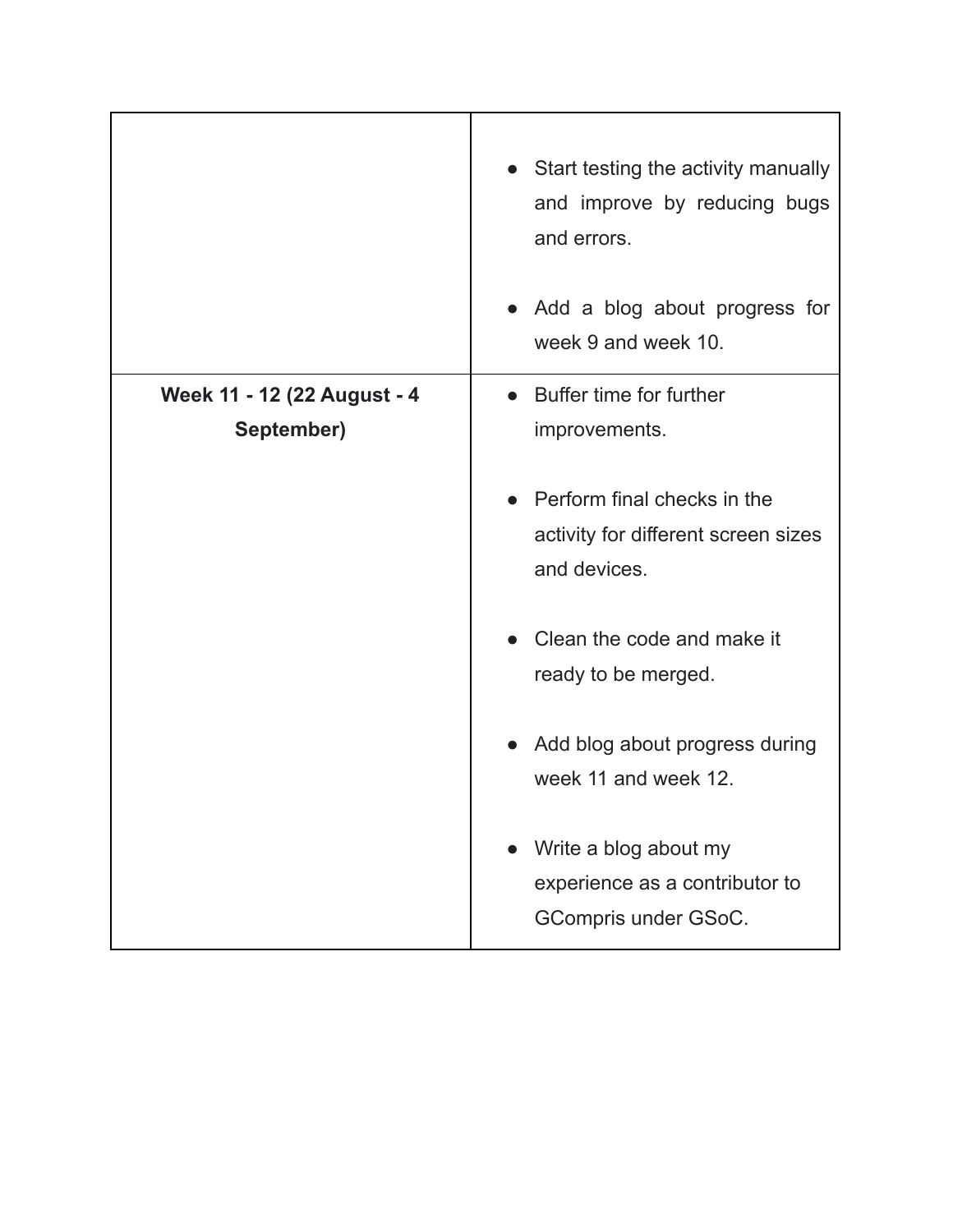## Previous Contribution to GCompris

● I started contributing to GCompris in December 2021. I solved the issue of implementing the **undo-all button** in the chess activity.

Issue link - [here](https://phabricator.kde.org/T13717)

Merge Request - [link](https://invent.kde.org/education/gcompris/-/merge_requests/91)

This was my first contribution.

● I participated as a contributor in **Season of KDE**, where I added "Left and Right clicks training". The activity aims to teach which mouse button is the left button and which is the right.

My Season of KDE proposal - [link](https://docs.google.com/document/d/1kQgOljPX1wi2w6IX8rxEglZtoNsZixGX-PXeHuuin9A/edit)

Issue link - [here](https://phabricator.kde.org/T15124)

Merge Request - [link](https://invent.kde.org/education/gcompris/-/merge_requests/94)

I also wrote a blog about my progress during the **Season of KDE**.

1. Season of KDE - [Introductory](https://samarthrajwrites.wordpress.com/2022/01/28/season-of-kde-2022/) blog.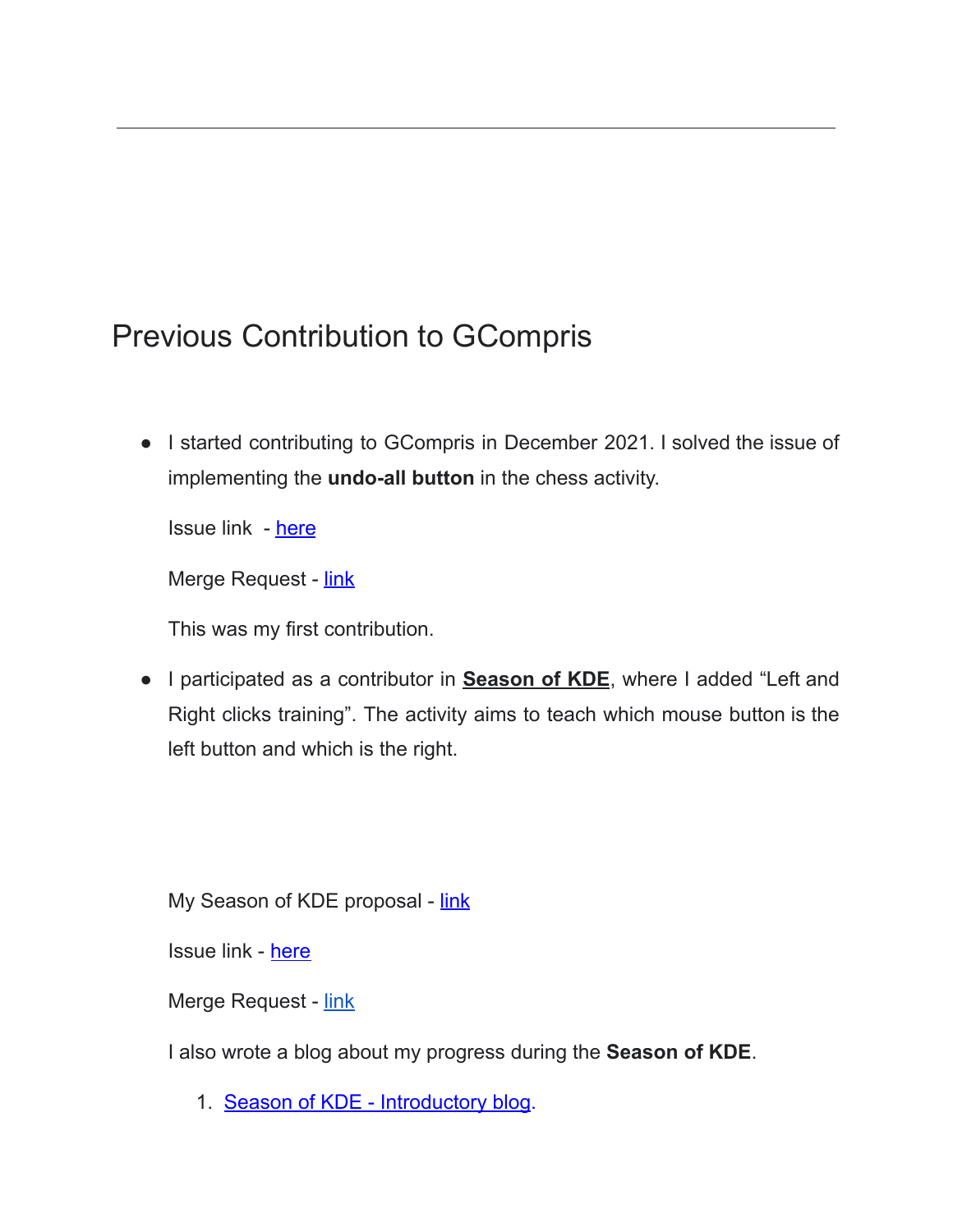- 2. SoK'22 Week 4: [Functioning](https://samarthrajwrites.wordpress.com/2022/02/19/sok22-week-4-functioning-of-the-animal-cards/) of the Animal Cards
- 3. SoK'22 Week 8: Random and Uniform [Placement](https://samarthrajwrites.wordpress.com/2022/03/15/sok22-week-8-random-and-uniform-placement-of-the-animal-cards/) of the Animal **[Cards](https://samarthrajwrites.wordpress.com/2022/03/15/sok22-week-8-random-and-uniform-placement-of-the-animal-cards/)**
- 4. Sok'22 Week 11: Finalizing the [Left-Right](https://samarthrajwrites.wordpress.com/2022/04/08/sok22-week-11-finalizing-the-left-right-click-activity/) Click Activity

This was my first major contribution.

### About Me

I am Samarth Raj. I am a second-year engineering undergraduate at Kalinga Institute of Industrial Technology, Orissa, India. My major is Computer Science. I have an interest in open source. I started contributing to open source in my first year and have consistently done since then. I believe open source is a great way to learn how to solve real-life problems and contribute to something that people use in their day-to-day lives.

#### **PROGRAMMING EXPERIENCE**

- I started programming in my first year and learned C++ as my first language. I am passionate about Problem-Solving and Competitive Programming through which I learned Data Structure and Algorithms.